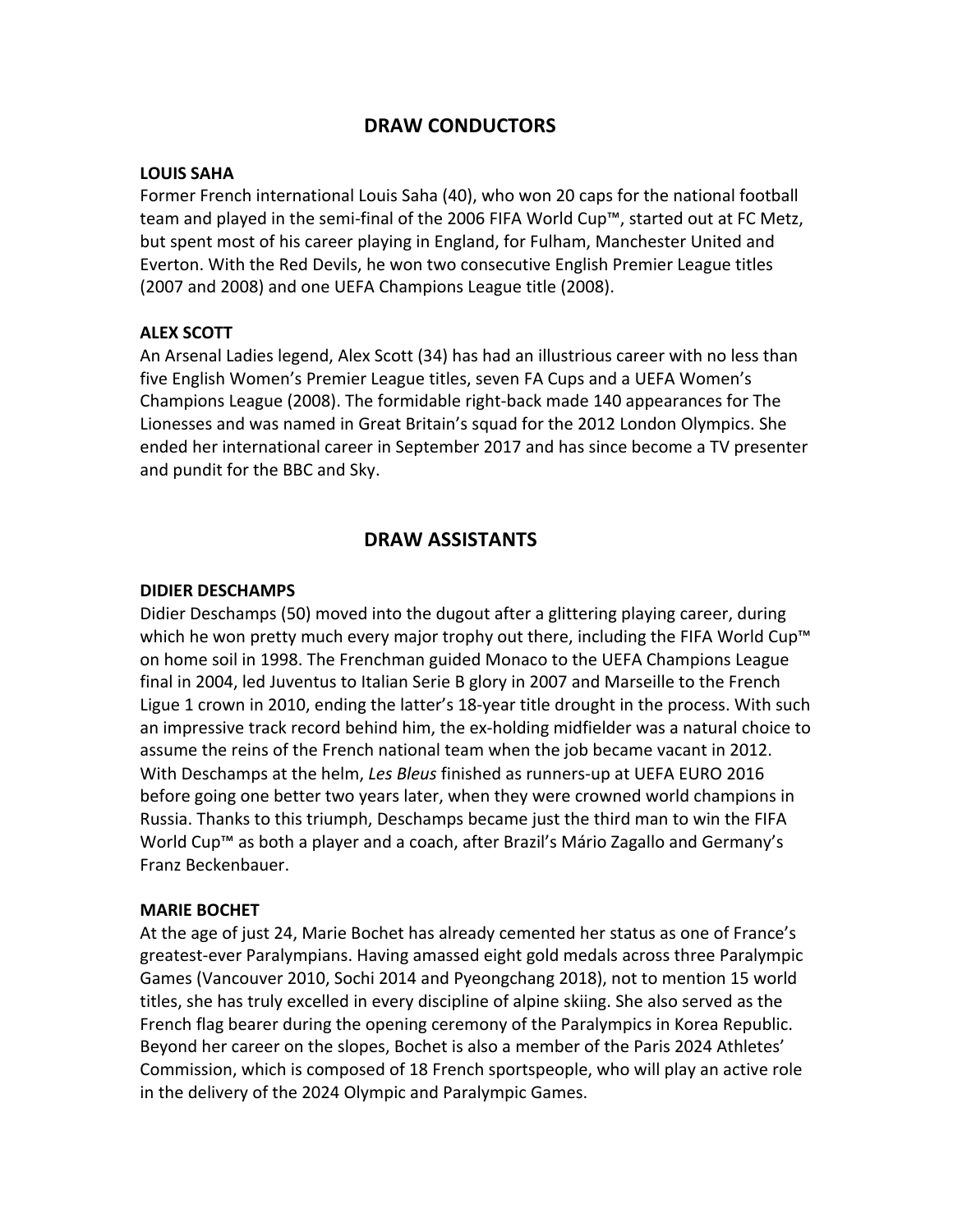## **CINDY PARLOW CONE**

Cindy Cone (née Parlow) was an ever-present figure for USA, as they won the 1999 FIFA Women's World Cup™, and her place in the all-conquering side was consistent for a decade from 1995. A powerful, attack-minded player, she was part of the USA side that finished third in the 2003 finals, while she also won two gold medals and a silver medal in three Women's Olympic Football Tournaments. She went into coaching for a short time after retiring as a player, leading Portland Thorns to the inaugural National Women's Soccer League (NWSL) championship in 2013.

## **KAKÁ**

A champion at the 2002 FIFA World Cup Korea/Japan™, Kaká is a Brazilian football icon. Though he also had spells at São Paulo, Real Madrid and Orlando City, his finest hour at club level came at AC Milan, with whom he won the UEFA Champions League title in 2007. That same year, he was awarded the Ballon d'Or. The accomplished playmaker, now 36, hung up his boots at the end of 2017.

## **MICHAEL ESSIEN**

A cult hero at Chelsea in the 2000s, Michael Essien made his professional debut for French outfit Bastia. He subsequently shot to prominence at Lyon, whom he helped to capture the French Ligue 1 crown in 2004 and 2005. After five seasons in the French top flight, he moved to the Blues, where he won two English Premier League titles (2006) and 2010) and one UEFA Champions League (2012) crown, four years after an unfortunate defeat in the final. The former box-to-box Ghanaian midfielder, now 35, who finished second in La Liga in 2013 with Real Madrid, is currently enjoying spending more time with his family, while plotting his next move.

## **AYA MIYAMA**

A star midfielder of the Japanese national team for over a decade, Aya Miyama won the FIFA Women's World Cup 2011™ and reached the final in 2015. She won 162 caps and scored 38 goals for the *Nadeshiko*, playing 17 of those matches and scoring six of those goals at World Cups. She also played 12 matches in the Women's Olympic Football Tournament, winning the silver medal in 2012 as captain.

## **STEPHANIE JONES**

More commonly known as Steffi Jones, in her 14-year career, the German coach and former international won two bronze medals at the 2000 and 2004 Olympics, the FIFA Women's World Cup 2003™ and three consecutive European Championships with *Die Nationalelf.* After retiring, the former defender moved on to help organise the FIFA Women's World Cup Germany 2011 before becoming Germany's women's national team coach.